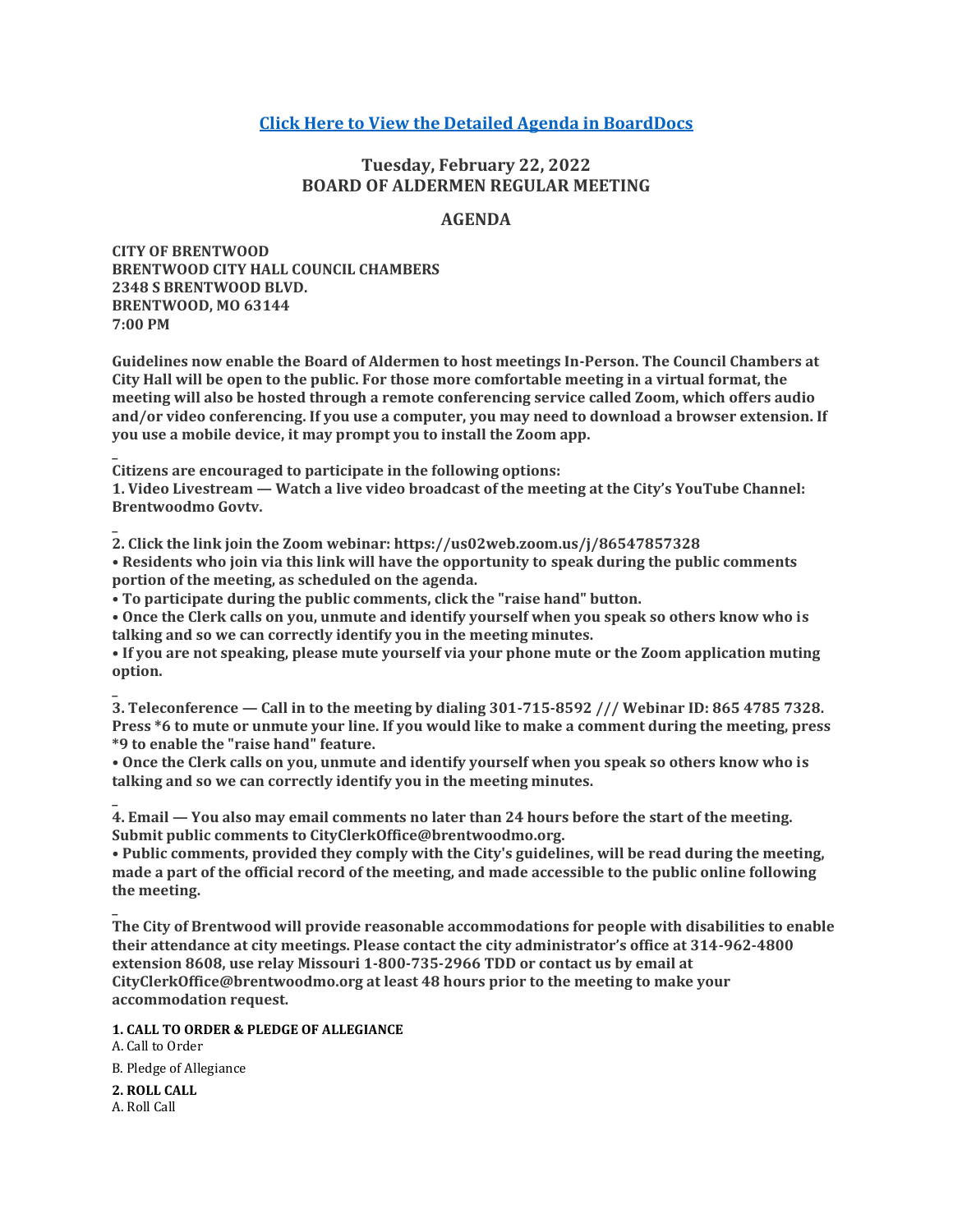## **3. AGENDA APPROVAL**

A. Approval or Amendment of Agenda

# **4. ANNOUNCEMENTS, APPOINTMENTS, PROCLAMATIONS & RECOGNITIONS**

A. Swearing in for Provisional Judge - Katie Markenson

### **5. PUBLIC HEARING**

A. Public Hearing - Text Amendment amending Sections 400.1370 and 400.1380 of the Zoning Code relating to Conditional Uses in the "GC" General Commercial district and the "PD" Planned Development Overlay District to remove certain auto-oriented and other uses as conditional uses.

# **6. CITIZEN COMMENTS**

A. Citizen Comments

#### **7. MAYOR AND ALDERMEN REPORTS**

A. Mayor David Dimmitt

B. Alderman David Plufka - Ward 1

C. Alderwoman Nancy Parker Tice - Ward 1

D. Alderwoman Sunny Sims - Ward 2

E. Alderman Brandon Wegge - Ward 2

F. Alderman Jeff Gould - Ward 3

G. Alderman Steve Lochmoeller - Ward 3

H. Alderwoman Kathy O'Neill - Ward 4

I. Alderman Jack Shelton- Ward 4

#### **8. CITY ADMINISTRATOR REPORT**

A. City Administrator Report

B. Brentwood Bound Update

C. 2022 Brentwood Days Discussion

#### **9. CONSENT AGENDA**

A. Standing Committees Reports

B. Warrant Lists - Operating Funds and 2021 and 2022 Expenditures from the 2019 Series Certificates of Participation Proceeds (COPs)

C. Approval of Meeting Minutes

D. Special Use Permit Application for St. Mary Magdalen School

E. Resolution No. 1340 - Reinstating the Pandemic Leave - A Resolution Authorizing The Amendment Of The City Of Brentwood's Current Employee Handbook To Include A Pandemic Sick Leave For All City Employees.

F. Resolution No. 1341 - A Resolution Approving A Change Order To L. Keeley Construction For Brentwood Bound- Deer Creek Flood Mitigation Phase 1

G. Resolution No. 1342 - A Resolution Approving A Change Order to L. Keeley Construction For Brentwood Bound- Deer Creek Flood Mitigation Phase 2

H. Resolution No. 1343 - A Resolution Approving A Change Order To Ideal Landscape For GRG Connector Part A

I. Resolution No. 1345 - A Resolution approving a change order with TWM, Inc. to provide additional design services related to the Deer Creek connector- Russell Avenue- Brentwood Boulevard to Bremerton Road pedestrian improvements (TIP #7154-22).

J. Liquor License Approval - Maize and Wheat

#### **10. OLD BUSINESS**

A. Bill No. 6373- A Request To Remove Temporary ADA Signage At 8910 Madge Avenue

#### **11. NEW BUSINESS**

A. Bill No. 6374 - An Ordinance Amending Sections 400.1370 And 400.1380 Of The Zoning Code Relating To Conditional Uses In The "GC" General Commercial District And The "PD" Planned Development Overlay Districts To Eliminate Certain Auto-Oriented And Outdated Uses. First Reading

B. EV Charging Station Discussion - Public Purpose vs. Private Benefit

# **12. CITIZEN COMMENTS**

A. Citizen Comments